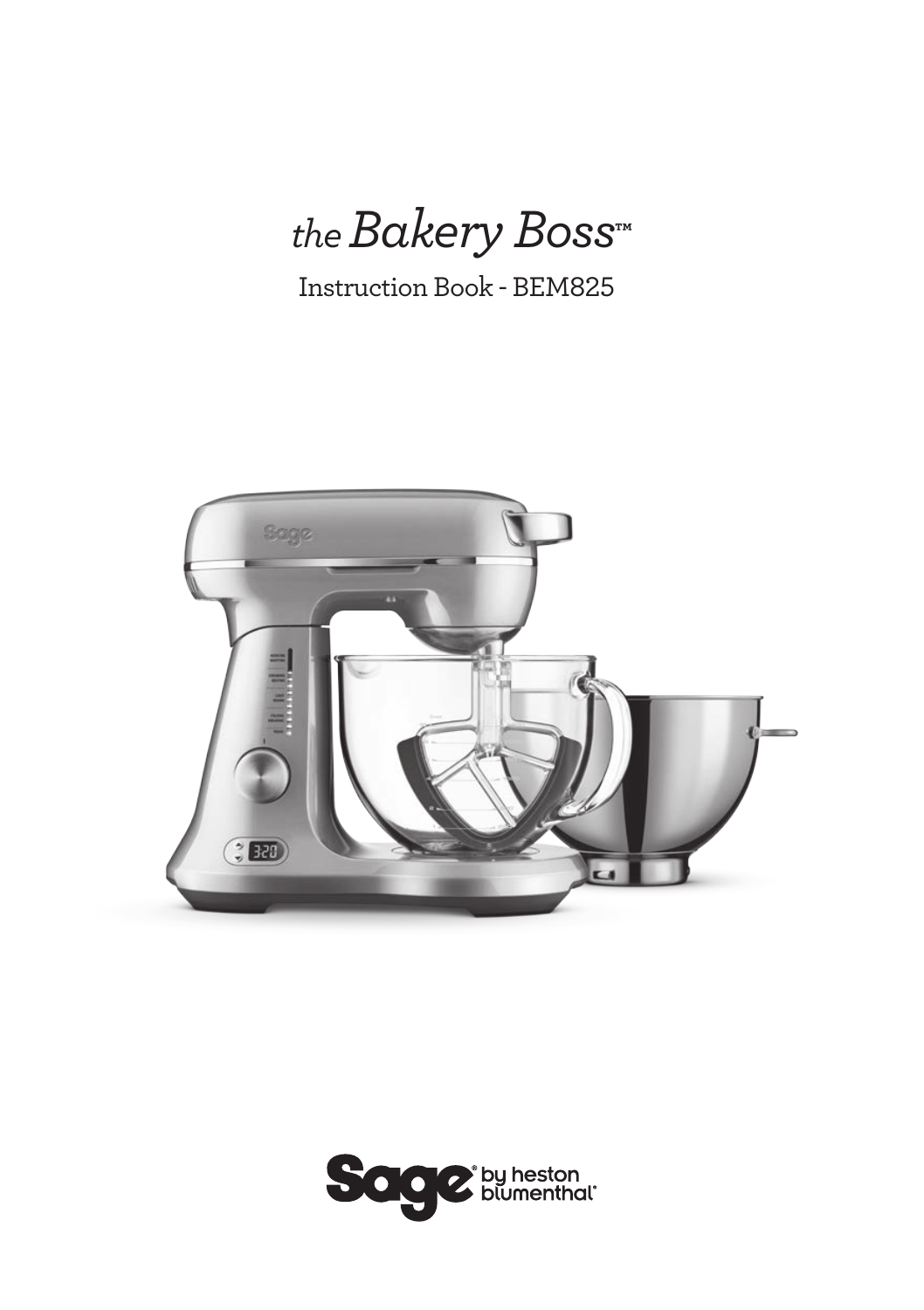## **SAGE RECOMMENDS SAFETY FIRST**

**At Sage‰ by Heston Blumenthal‰ we are very safety conscious. We design and manufacture consumer products with the safety of you, our valued customer, foremost in mind. In addition we ask that you exercise a degree of care when using any electrical appliance and adhere to the following precautions.**

## **IMPORTANT SAFEGUARDS**

### READ ALL INSTRUCTIONS BEFORE USE AND SAVE FOR FUTURE REFERENCE

•Before using for the first time please ensure that your electricity supply is the same as shown on the rating label on the underside of the appliance. If you have any concerns please contact your local electricity company.

- •Your Sage**‰** by Heston Blumenthal**‰** appliance includes a BS 13 amp moulded mains plug on the supply cord.
- •Should you need to change this plug, please complete the rewiring as follows (after safe disposal of the moulded plug).
- •Please note that a cut off plug inserted into a socket is a serious danger risk.
- •Wires are coloured as follows:
- − Blue = Neutral
- − Brown = Live
- − Green & Yellow = Earth
- •As the colours of the wire may not correspond with the coloured markings which identify the terminals in your plug, please refer to the following:
- − The Blue wire must be connected to the terminal which is marked 'N'.
- − The Brown wire must be connected to the terminal which is marked with the letter 'L'.
- − The Green & Yellow wire must be connected to the terminal which is marked with the letter E or the earth symbol  $\pm$ .
- •Please note that if a 13 amp plug is used, a 13 amp fuse should be used.
- •Remove and safely discard any packaging material and promotional labels before using the appliance for the first time.
- •To eliminate a choking hazard for young children, remove and safely discard the protective cover fitted to the power plug of this appliance.
- •Do not place the appliance near the edge of a bench or table during operation. Ensure the surface is level, clean and free of water and other substances.

Vibration during operation may cause the appliance to move.

- •Do not use the appliance on a sink drain board.
- •Do not place the appliance on or near a hot gas or electric burner, or where it could touch a heated oven.
- •Always ensure the appliance is completely assembled before operating. Follow the instructions provided in this book.
- •Ensure the speed control dial is in the OFF position and the appliance is switched off at the power outlet and the power cord is unplugged before attaching the beater, whisk or dough hook.
- •Do not use attachments other than those provided with the appliance.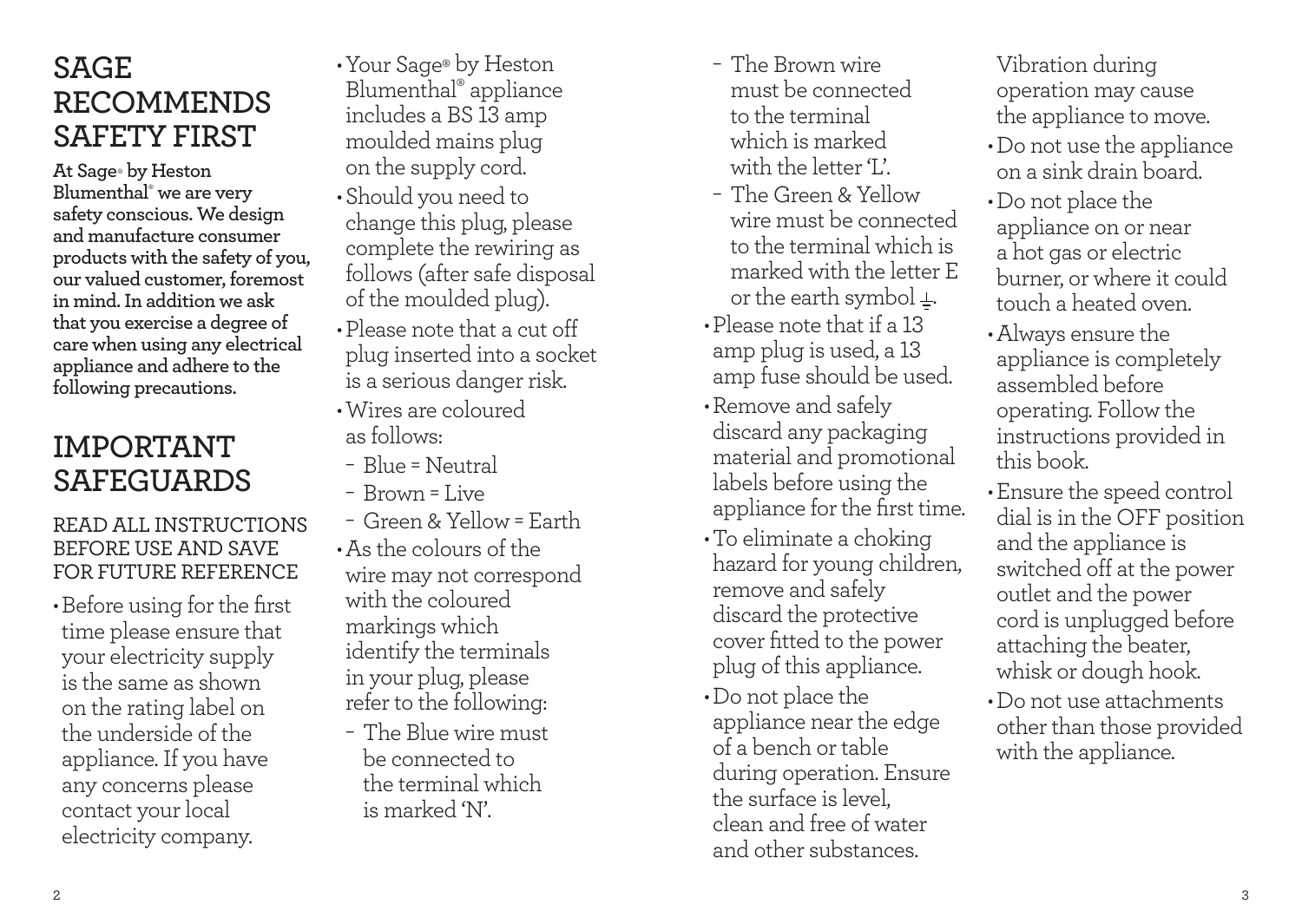•The maximum dough this machine can mix is 1000g flour plus 635g water for 7 minutes (maximum) at speed 1. If your recipe is more than this, machine must be rested after 3 minutes of use to avoid overloading the motor.

- •Do not operate the appliance continuously on heavy loads for more than 3 minutes.
- •Handle the appliance and attachments with care. Never place your fingers inside the mixing bowl or near the beaters, whisk or dough hook during operation.
- •Keep hands, hair, clothing, as well as, spatulas and other utensils away from moving beaters, whisk or dough hook during operation.
- •Should an object such as a spoon or spatula fall into the bowl while mixing, immediately ensure the speed control dial is in the OFF position, turn the appliance off, unplug at the power outlet and remove the object.
- •Do not place hands in the mixing bowl unless the appliance is disconnected from the power outlet. Ensure the speed control dial is in the OFF position, the appliance is switched off and unplugged from the power outlet before removing the beater, whisk or dough hook.
- •Ensure the motor and beater, whisk or dough hook have completely stopped before disassembling.
- •Always remove the beater, whisk or dough hook from the appliance before cleaning.
- •Care should be taken when removing the food from the mixer bowl by ensuring the motor and the beater, whisk, or dough hook have completely stopped before disassembling. Ensure the speed control dial is in the OFF position, the appliance is switched off at the power outlet and unplugged before unlocking the mixer motor head and moving into the upright position. The beater, whisk or dough hook should be released from the mixer motor head before removing the processed food from the mixer bowl and the beater, whisk or dough hook.
- •Ensure the mixer motor head is locked into the horizontal (closed) position when not in use and before storing.
- •Always ensure the speed control dial is in the OFF position, the power is switched off at the power outlet and the power cord is unplugged from the power outlet before attempting to move the appliance, before assembling or disassembling, when it is left unattended and before cleaning or storing.
- •Do not move the appliance whilst in operation.
- •Do not leave the appliance unattended when in use.
- •Do not place any part of the appliance in the dishwasher other than the bowl, splash guard, beater, dough hook and whisk.
- •Do not place any part of the appliance in the microwave oven.
- •Keep the appliance clean. Follow the cleaning instructions provided in this book.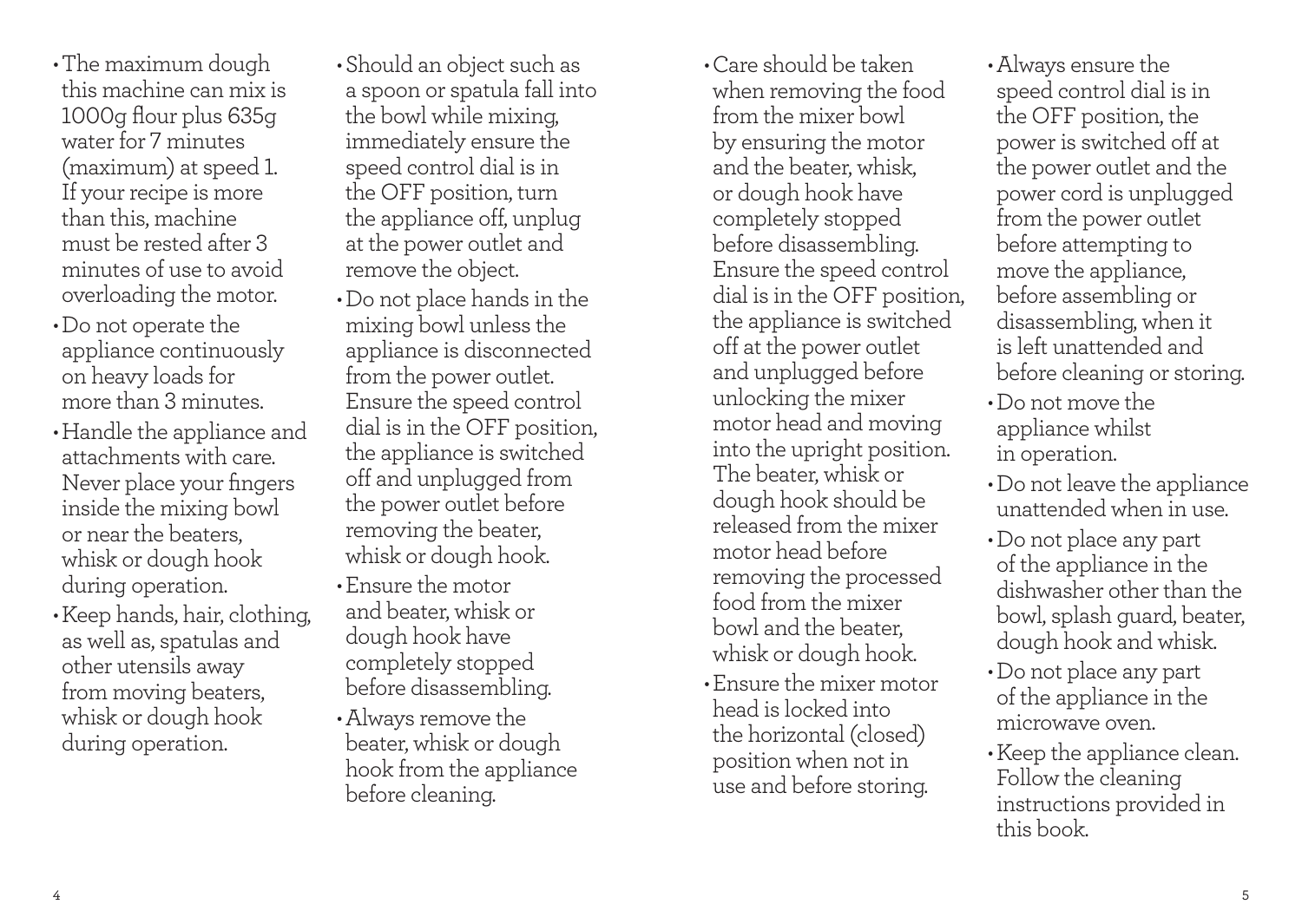## IMPORTANT SAFEGUARDS FOR ALL. ELECTRICAL APPLIANCES

- •Unwind the power cord fully before use.
- •Do not let the power cord hang over the edge of a bench or table, touch hot surfaces or become knotted.
- •Connect only to a 230V or 240V power outlet.
- •To protect against electric shock, do not immerse the power cord, power plug or appliance in water or any other liquid.
- •Always turn the appliance to the OFF position, switch off at the power outlet, remove the plug and allow all parts to cool before attempting to move the appliance, when the appliance is not in use, before cleaning and when storing.

•The appliance can be used by children aged from 8 years and above and persons with reduced physical, sensory or mental capabilities, or lack of experience and knowledge, if they have been given supervision or instruction concerning use of the appliance in a safe way and understand the hazards involved.

- •Children shall not play with the appliance.
- •Cleaning and user maintenance shall not be made by children unless they are older than 8 and supervised.
- •Keep the appliance and its cord out of reach of children less than 8 years.
- •It is recommended to regularly inspect the appliance. Do not use the appliance if power cord, power plug or appliance becomes damaged in any way. If

other than cleaning is required, please contact Sage Customer Service on **0808 178 1650 | 0333 0142 970** or go to **sageappliances.co.uk**.

- •Any maintenance, other than cleaning, should be performed at an authorised Sage Service Centre.
- •The use of attachments not sold or recommended by Sage may cause fire, electric shock or injury.
- •This appliance is for household use only. Do not use this appliance for other than its intended use. Do not use in moving vehicles or boats. Do not use outdoors. Misuse may cause injury.
- •The appliance is not intended to be operated by means of an external timer or separate remote control system.

•The installation of a residual current device (safety switch) is recommended to provide additional safety protection when using electrical appliances. It is advisable that a safety switch with a rated residual operating current not exceeding 30mA be installed in the electrical circuit supplying the appliance. See your electrician for professional advice.

The symbol shown indicates that this appliance should not be disposed of in normal household waste. It should be taken to a local authority waste collection centre designated for this purpose or to a dealer providing this service. For more information, please contact your local council office.

# damaged or maintenance **SAVE THESE INSTRUCTION**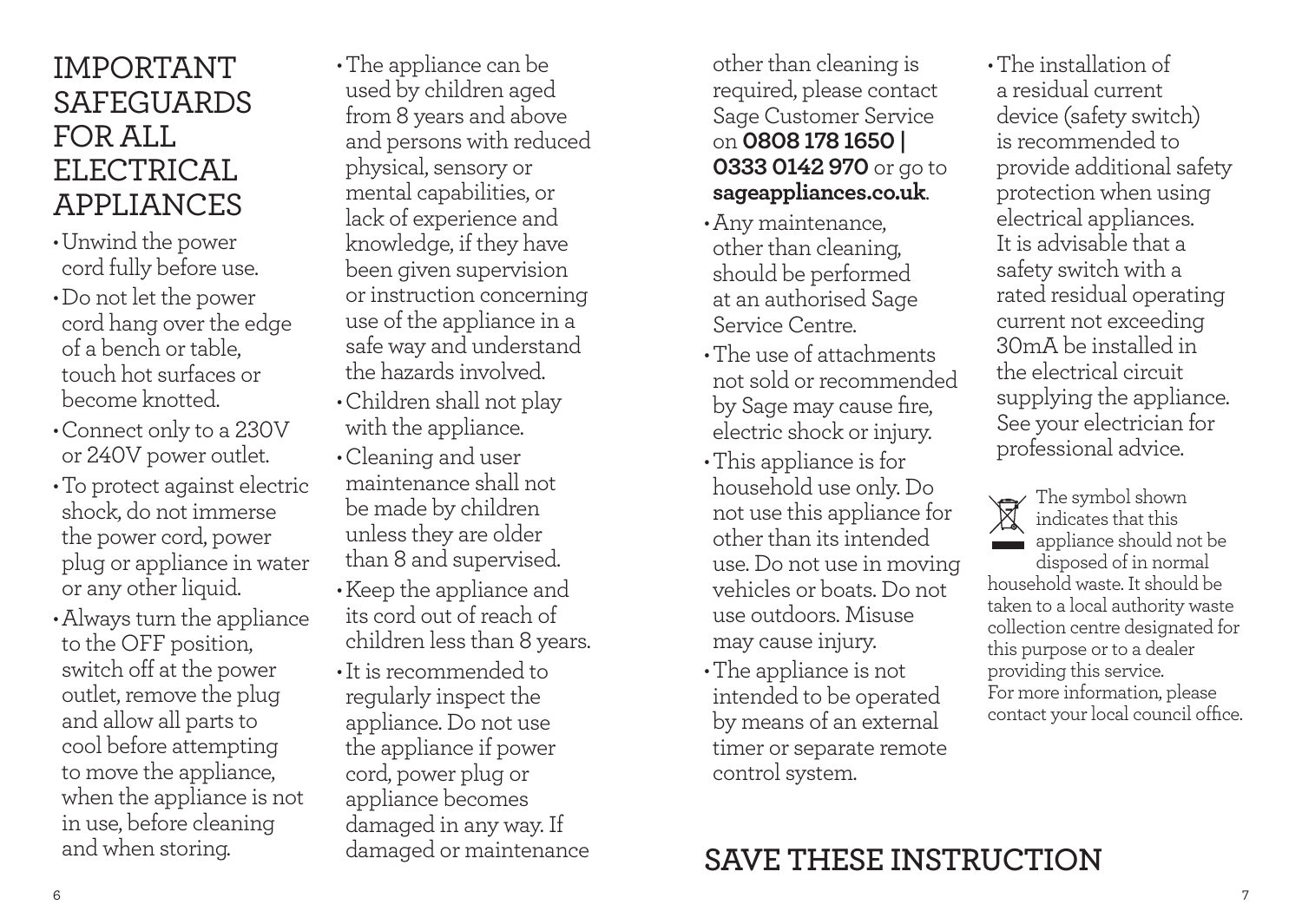



A. Tilt-release button

Button releases the motor to tilt and lock upright. Press again to release and lock down for storage.

- B. Motor head Powerful motor for thorough mixing results.
- C. Load sensing technology

Mixer automatically senses the load and adjusts the power to maintain the selected speed (not shown).

- D. Mixing task indicator band
- E. 12 speed control dial

Adjust speed while mixing, or pause to temporarily stop mixing and pause the timer.

F. LCD timer

Counts up when mixing starts, or use the arrow buttons to set timer to count down.

- G. Internal cord storage Push cord in to desired length.
- H. Sage Assist™ handles Handles on base and on motor head for easy handling and maneuvering.
- I. Handy bowl illumination Helps you keep an eye on the mix.
- J. Splash Guard Minimises spattering when mixing and adding ingredients.
- K. Glass mixing bowl 4.7L glass mixing bowl, compatible with the scraper beater for best results.
- L. The second bowl 3.8L stainless steel mixing bowl. Fits all the same beaters and accessories.
- M. Sealing lid (not shown) Compatible with both glass and stainless steel bowl.
- N. Spatula (not shown)









#### **Flat beater for normal to heavy mixtures:**

- − Heavy cake batters and biscuit doughs
- − Pastry
- − Mashed potatoes

#### **Wire whisk for incorporating air into mixtures:**

- − Eggs
- − Egg whites
- − Cream
- − Sponge, chiffon or angel food cakes
- − Meringues and pavlova
- − Sauces and dressings

#### **Dough hook for mixing and kneading yeast doughs:**

- − Breads
- − Rolls
- − Pizza
- − Focaccia
- − Yeast-raised cakes and sweet buns

#### **Scraper beater for creaming butter & sugar, mixing sticky ingredients or folding whipped egg whites into mixtures:**

- − Frosting and icing
- − Cheesecakes
- − Flavoured butters
- − Muffin batters
- − Creaming butter and sugar, mascarpone cheese, cream cheese, sour cream
- − Light cake batters and biscuit doughs

#### **Scrapes the Bowl. So you don't have to.**

Under-mixed batters produce poorly baked results, including collapsing, unevenness of crumb, holes, low rising, streaking and coarse textures.

The flexible edge of the Scraper Beater continuously folds and scrapes the sides & bottom of the bowl, including the dimple at the bottom, for exceptionally thorough mixing. It virtually eliminates the need for hand scraping with a spatula, cutting mixing time by up to 60%\*.

\*Tested creaming butter and sugar against BEM820 flat beater.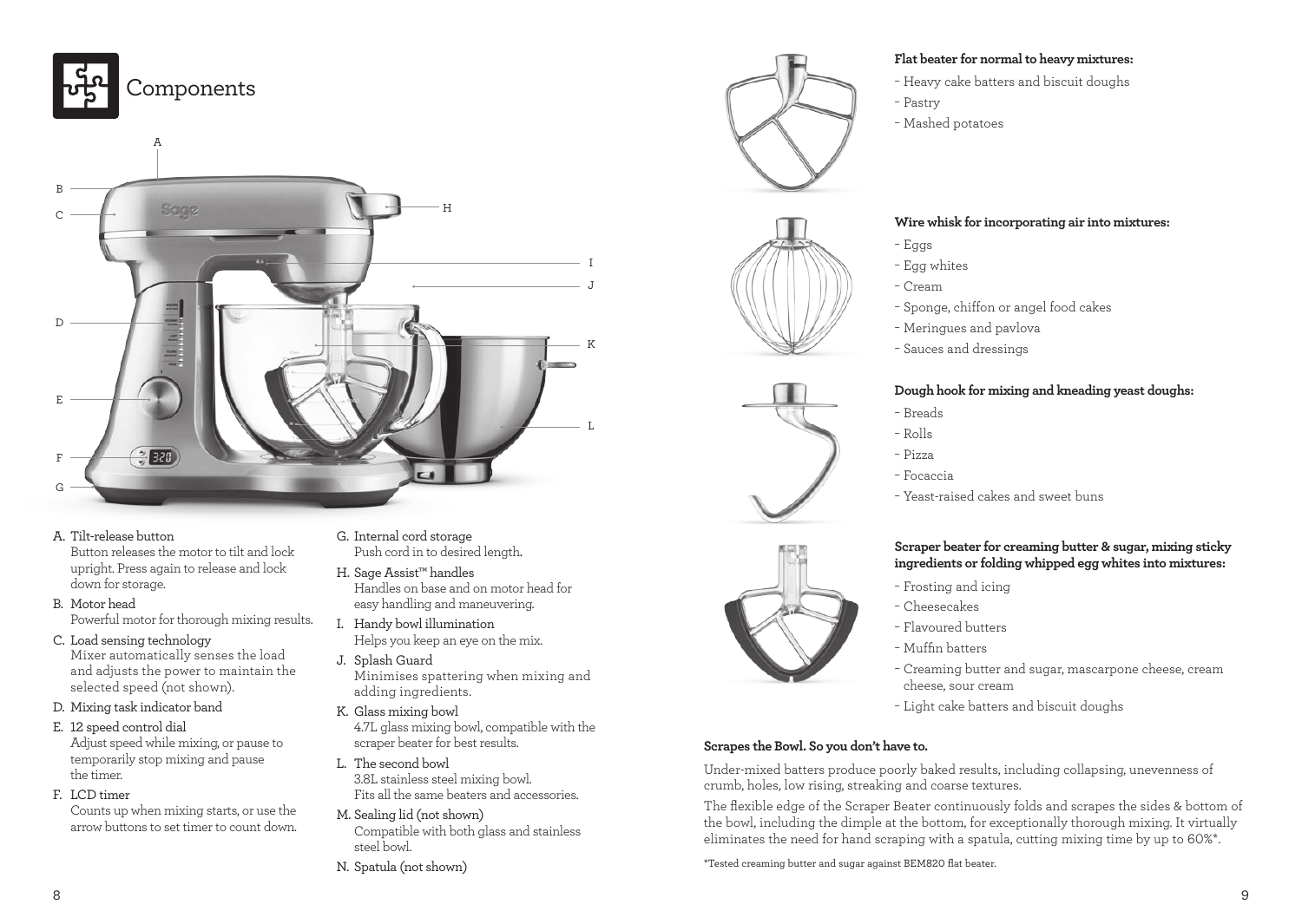#### **USING THE SCRAPER BEATER**

The Scraper Beater can be used for a variety of mixing tasks.

Due to the efficient mixing action of the Scraper Beater, the mixing time of many recipes will be reduced. Refer to the chart below for approximate mixing times. These are a guide only. Longer mixing times may be required for larger or double quantities.

| Mixture                              | Mixing Task                                           | Approx. Mixing Time                                      |
|--------------------------------------|-------------------------------------------------------|----------------------------------------------------------|
| Butter & Sugar                       | Creaming                                              | 3–4 minutes (or until mixture is<br>light and creamy)    |
| Cake, biscuit &<br>muffin batters    | Incorporating wet and dry<br>ingredients              | 30–40 seconds (or until all<br>ingredients are combined) |
| Thin/light batters<br>(ie. Pancakes) | Incorporating wet and dry<br>ingredients              | $40 - 50$ seconds<br>(or until batter is smooth)         |
| Icing                                | Incorporating wet and dry<br>ingredients              | $40 - 50$ seconds<br>(or until all icing is smooth)      |
| Frosting                             | Creaming butter                                       | 1–2 minutes (or until butter is<br>smooth and creamy)    |
|                                      | Combining icing sugar, butter &<br>liquid ingredients | 50–60 seconds<br>(or until mixture is light and fluffy)  |

#### $\circledcirc$ **NOTE**

Do not use the Scraper Beater for mixing heavy batters, doughs, whisking egg whites or whipping potatoes.

When using the scraper beater always make sure butter, and cream cheese, has been softened at room temperature, and chopped into cubes.

## **TIPS**

- When adding flour to the mixing bowl, always use the pouring shield and ensure the mixer is on the FOLD setting. This will prevent flour from escaping the mixing bowl.
- The Scraper Beater can also be used as a spatula when removing mixtures from the mixing bowl.





#### **Before first use**

Before using your mixer for the first time, remove any packaging material and promotional labels. Ensure the speed control dial is in the OFF position, the mixer is switched off at the power outlet and the power cord is unplugged.

Wash bowl and mixing tools in warm soapy water with a soft cloth. Rinse and dry thoroughly.

The bowl and the attachments may be washed in the dishwasher.

When first using your appliance, you may notice an odour coming from the motor. This is normal and will dissipate with use.

#### **Attaching the bowl**

- 1. Place the mixer on a level, dry bench top. The mixer motor head should be in the horizontal (closed) position when moving.
- 2. When lowering or lifting the mixer, always support the motor head with your other hand to prevent it from free-falling.
- 3. To remove or insert the mixing bowl, the mixer motor head must be raised and locked into the open position. Raise the mixer motor head by pressing the RELEASE button.



4. Lift the motor head up until it tilts back and locks into the open position.



5. Insert the bowl into the bowl locking recess and turn clockwise until the bowl locks securely into place.

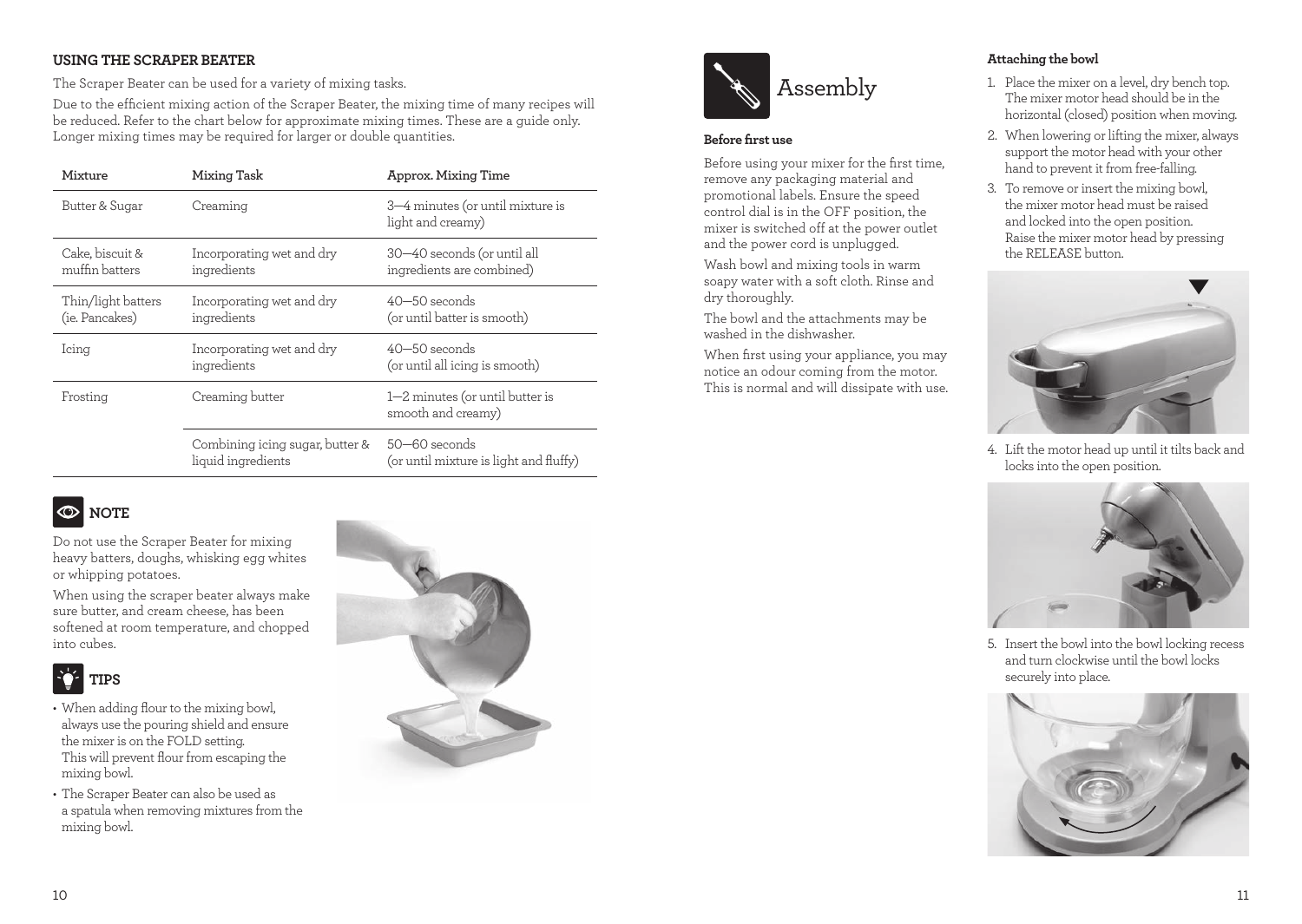#### **Attaching mixing and whisking tools**

- 1. Raise the motor head by pressing the RELEASE button.
- 2. Align the groove in the top of the mixing attachment with the locking pin on the spindle extending down from the mixer motor head.
- 3. Push the attachment upwards and turn clockwise until it locks securely onto the locking pin on the spindle. Push up and turn anti-clockwise to remove.



- 4. Lower the motor head by pressing the RELEASE button and gently lowering until it locks into the closed position.
- 5. Raise the head of the mixer and slide the splash cover between the mixer head and the beater. lower the mixer head and position the slash cover on top edge of the bowl.



Avoid contact with beater/dough hook/ whisk during operation. Keep hands, hair, clothing, spatulas and other utensils out of the way to prevent personal injury or damage to the mixer.



#### **OPERATING THE MIXER**

#### **Planetary mixing action**

Planetary mixing action is similar to the mixing action used by commercial mixers in bakeries and patisseries for 360 degree beater-to-bowl coverage. This is achieved by the counter-clockwise motion of the mixer head combined with the clockwise sweep of the beater. The result is thoroughly mixed ingredients without the need for a rotating bowl.

- 1. Ensure the power cord is unplugged and the speed control dial is in the OFF position.
- 2. Assemble the bowl and mixing / whisking tool, as noted in the previous section.
- 3. Press the TILT release button and lower the mixer head until it locks into the closed position.
- 4. Attach the pouring shield, if desired.
- 5. Unwind the power cord completely and insert the power plug into a grounded wall outlet.
- 6. The LED's on the speed indicator will illuminate one-by-one all the way to the top, then turn off one-by-one. The LCD screen will display 0:00.
- 7. Always begin mixing by selecting a low speed setting on the speed control dial. Starting on a low speed will prevent ingredients splattering. Increase the speed as suited to the mixing task. The speed setting can be adjusted during operation. If necessary, stop the mixer during operation and scrape any food mixture down the sides of the mixing bowl with a spatula.
- 8. If the mixer has not been used for 5 minutes it will automatically change from STANDBY mode to a power saving OFF mode and the illuminated LED will switch off. To exit OFF mode and begin mixing, turn the dial to the selected speed or press one of the count up/down timer buttons.
- 9. Do not turn the mixer on with the scraper beater in place if the mixing bowl is empty. This will cause the scraper beater to make a loud noise as it scrapes the bowl.
- 10. When ingredients are in the mixing bowl, the scraper beater may make a slight noise as it scrapes the sides and bottom of the bowl. This is normal and should not cause concern.
- 11. Under heavier loads or extended mixing time, the motor head may become warm. This is normal and should not cause concern.

#### **Count-up timer**

The count-up timer is for gauging mixing time, making it easier to repeat the results.

Set the count-up timer using the arrow buttons beside the LCD. The timer will automatically begin counting up as soon as the dial is turned to one of the speed settings.

When the dial is turned to PAUSE, the current mixing time will flash on the display. When the dial is turned to OFF, the LCD will reset back to 0:00.

The maximum count up time is 1 hour. When the timer goes beyond 9:59, it counts in whole minutes. Turn the speed control dial back to OFF to reset.



#### **Count-down timer**

The count-down timer is for any recipe that specifies the length of time ingredients should be mixed.

To set the count-down timer, press the up or down arrows until the desired mixing time is displayed on the LCD screen. Press and hold to scroll more quickly.

Rotate the dial to select the desired speed, and begin mixing. When the timer has finished counting down, it will beep. The motor will automatically turn off and the timer will flash OFF.

The control dial must to be rotated to the OFF position to reset the timer and to continue mixing.

Turn the speed control dial back to OFF to reset.

#### **Pause mode**

At any stage during mixing (either count-up or count-down mode), rotate the speed control dial to PAUSE. This will turn the mixer off and hold the current time on  $the ICD$ 

Add additional ingredients as needed, and turn the dial back to a speed setting to continue as before.

Turn the dial to OFF to reset the timer.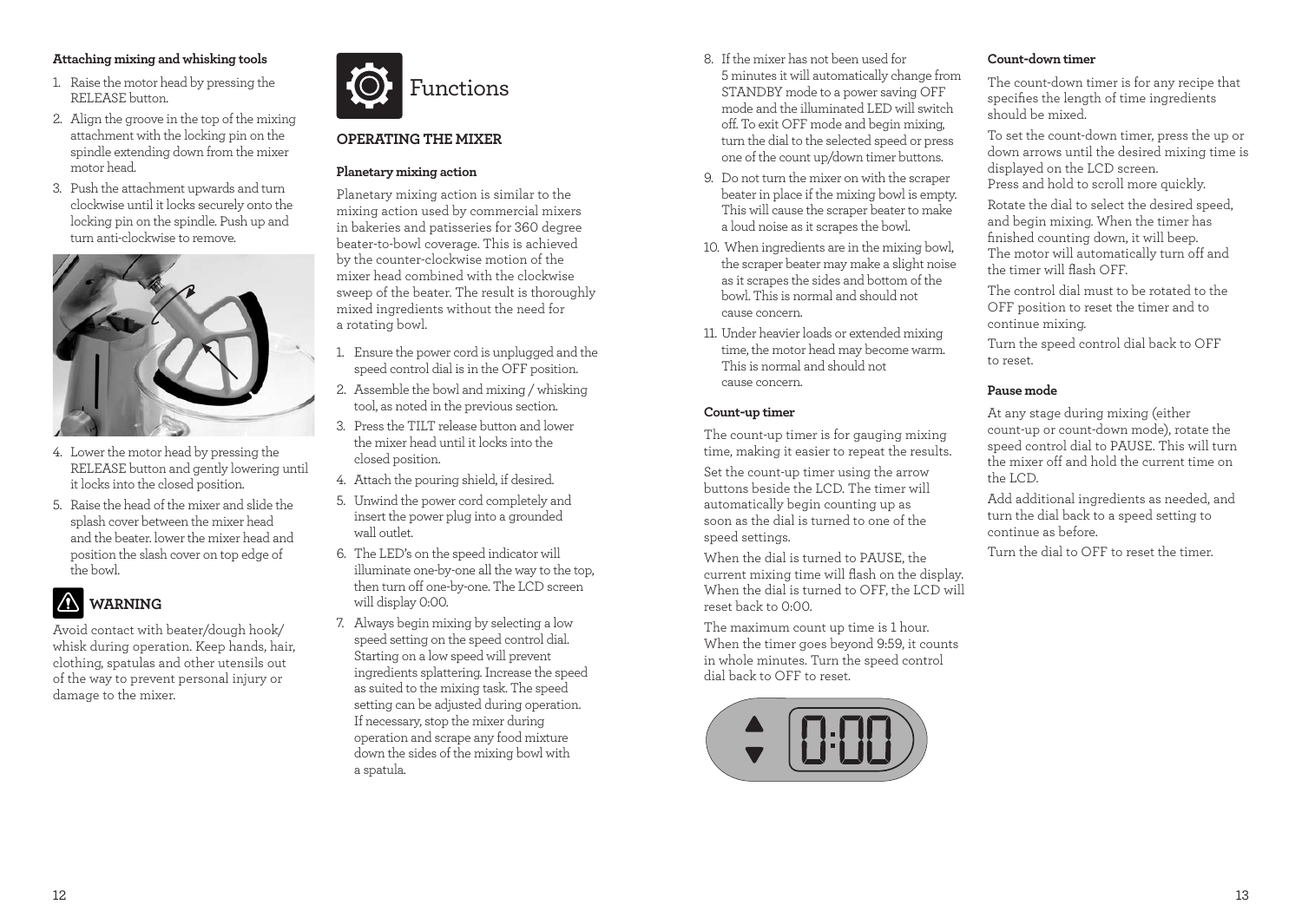

#### **TIPS FOR BETTER BREAD MAKING**

- Check the ingredients and read the recipe before starting to bake.
- Measure ingredients accurately. Weighing is more accurate than measuring by volume. To accurately measure water please note that 1ml water =  $1\sigma$ .
- Use ingredients at room temperature.
- Don't use flour that contains a protein level of less than 11%.
- Don't use tableware cups, jugs or spoons for measuring.
- Don't use hot water or liquids as this can kill the yeast. Water and liquids should be added at a warm or tepid temperature.
- Don't use self-raising flour to make yeasted bread unless recipe states otherwise.
- In high altitude areas above 900m, lower air pressure causes the dough to rise faster. Try reducing yeast by ¼ teaspoon.
- If the weather is hot and humid, reduce the yeast by ¼ teaspoon to avoid over rising of the dough.
- Flour properties can alter on a seasonal or storage basis, so it may be necessary to adjust the water and flour ratio. If the dough is too sticky, add extra flour 1 tablespoon at a time if the dough is too dry add extra water 1 teaspoon at a time. A few minutes is needed for these extra ingredients to be absorbed. Dough with the correct amount of flour and water should form into a smooth, round ball that is damp to the touch but not sticky.

#### **Sponging yeast**

- Fresh or compressed yeast needs to be 'sponged' (fermentation started) before adding to the other ingredients.
- To substitute, use three times the amount of fresh or compressed yeast for the amount of dry yeast in a recipe.
- To sponge the yeast: Place the quantity of fresh compressed yeast in the quantity of (warmed) water from the recipe together with 1 teaspoon sugar and 1 teaspoon flour into a clean glass bowl, stir to dissolve and cover with plastic wrap. Allow to stand in a warm area (30°C) for about 30 minutes or until the mixture starts to bubble and froth. This mixture should be used without delay.

#### **Warm area for rising**

- Yeast, either when sponging or in the dough, requires warmth to rise.
- To create a 'warm area' for dough to rise, place baking tray over a bowl of fairly warm water, place prepared dough item on baking tray, cover loosely with lightly greased thicker-style plastic wrap or a tea towel. Ensure kitchen is warm and free of draughts. Allow the dough to rise until doubled in size.

#### **VITAL INGREDIENTS FOR BREAD MAKING**

Flour is the most important ingredient used for bread making. It provides food for the yeast and gives structure to the loaf. When mixed with liquid, the protein in the flour starts to form gluten. Gluten is a network of elastic strands that interlock to trap the gases produced by yeast. This process increases as the dough continues kneading and provides the structure required to produce the weight and shape of the baked bread.

White wheat flour sold as baker's, bread or plain flour may be used. Plain flour is most readily available, however, best results are obtained with flour at least 11% protein content. For this reason, the recipes in this book requiring bread flour have been made using flour with 11% protein content. This is normally indicated on the packaging. Do not sift the flour or use self-raising flour for bread making unless indicated in the recipe.

When using a low-protein, plain, stone ground or wholemeal flour the quality of the bread can be improved by adding gluten flour.

There are several brands of bread or bakers flour available nationally at larger supermarkets. It is a high protein, white bread flour, with 11% protein.

**Wholemeal wheat flour** contains the bran, germ and flour of the wheat grain. Although breads baked with this type of flour will be higher in fibre, the loaf may be heavier in texture. Lighter textured bread can be achieved by replacing 160g of wholemeal flour with white bread flour.

**Rye flour** popular for bread making, is low in protein so it is essential to combine rye flour with bread flour to make the bread rise successfully. Rye flour is traditionally used to make the heavy, dense Pumpernickel and Black Breads.

**Gluten flour** is made by extracting the gluten portion from the wheat grain. Adding gluten flour can improve the structure and quality of bread when using low-protein, plain, stone ground and wholemeal flour.

**Bread mixes** contain flour, sugar, milk, salt, oil and other ingredients such as bread improver. Usually only the addition of water and yeast is required.

**Bread improvers** are available nationally in supermarkets and health food stores. The ingredients in a bread improver are usually a food acid such as ascorbic acid (Vitamin C) and other enzymes (amylases) extracted from wheat flours. Adding a bread improver will help strengthen the dough resulting in a loaf that is higher in volume, softer in texture, more stable and has improved shelf life qualities. A simple bread improver can be a crushed unflavoured vitamin C tablet added to the dry ingredients.

**Sugar** provides sweetness and flavour, browns the crust and produces food for the yeast. White sugar, brown sugar, honey and golden syrup are all suitable to use. When using honey or golden syrup it must be counted as additional liquid. We have successfully tested granular 'Splenda' brand low calorie sweetener as a sugar substitute.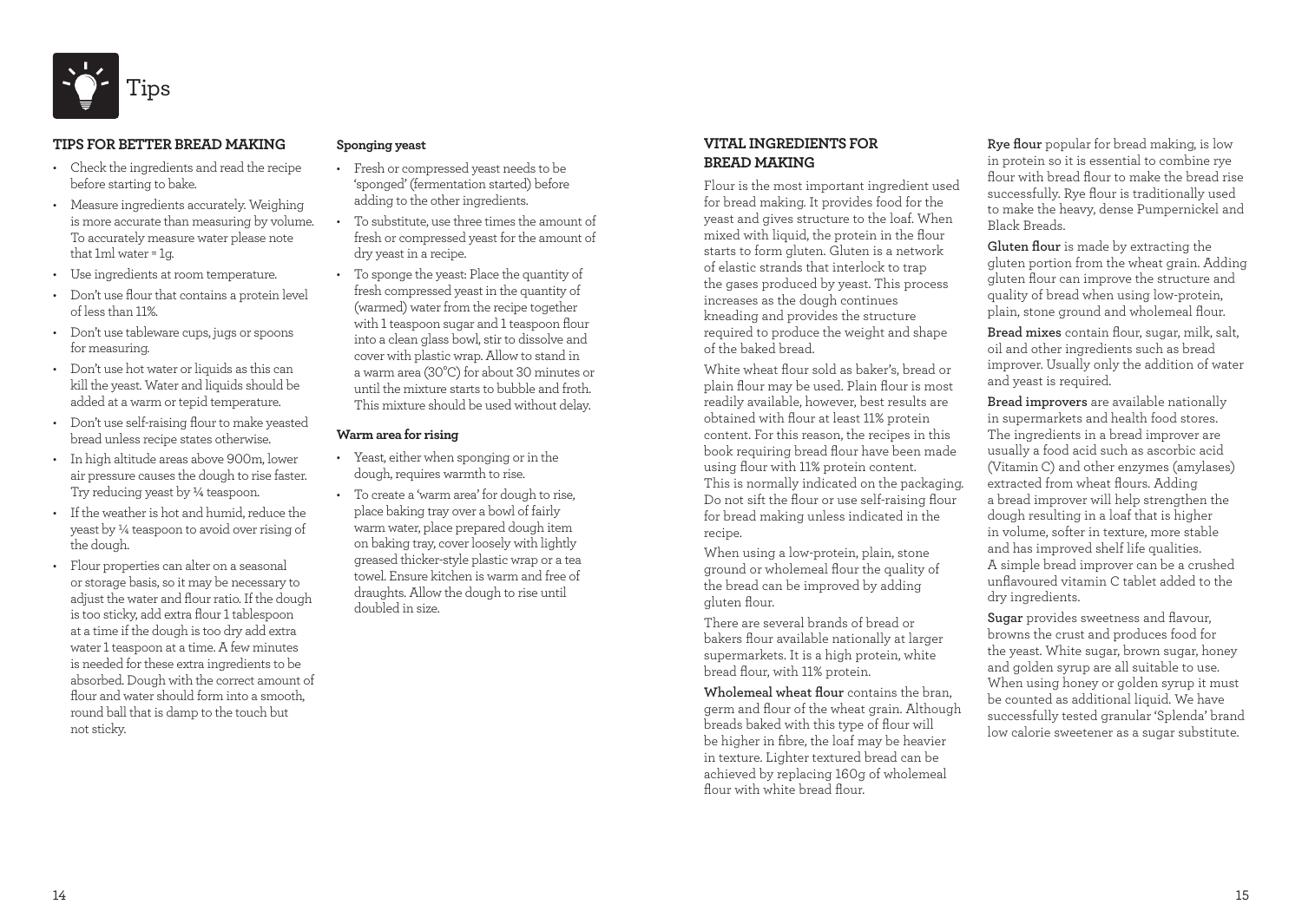**Powdered milk** and milk products enhance the flavour and increase the nutritional value of bread. Powdered milk is convenient and easy to use (store in an airtight container in the refrigerator).

Low fat or skim milk powder can be used with good results. Soy milk powder can also be used but produces a denser loaf. Fresh milk should not be substituted unless stated in the recipe.

**Salt** is an important ingredient in bread making. In the dough, salt increases water absorption, improves kneading, strengthens the gluten development and controls fermentation of the yeast which results in improved loaf shape, crumb structure, crust colour, flavour and keeping qualities. As salt inhibits the rising of bread be accurate when measuring.

**Fat** adds flavour and retains the moisture. Vegetable oils such as safflower, sunflower, canola, etc. can be used. Butter or margarine can be substituted for oil in recipes but may give a yellow coloured crumb.

**Yeast** is used as the raising agent for the breads and requires liquid, sugar and warmth to grow and rise. Before using dried yeast always check the use by date, as stale yeast will prevent the bread from rising. Smaller packets of bread mix usually contain sachets of yeast. Larger bulk bags of bread mix usually do not include the yeast sachets, however the corresponding brand of yeast may be purchased separately.

Some bulk and imported yeasts are more active, therefore it is recommended to use less of these yeasts. Yeast may also be more active in hot weather. For information on other brands of yeast relating to quantities contact the manufacturer listed on the package.

Rapid rise yeast is a mixture of yeast and bread improver. Brands will vary in strength. If wishing to substitute for yeast in a recipe, omit the bread improver. Rapid rise yeasts should not be used with bread mix as bread improver is already included.

**Water** from the tap is used in all bread recipes. If using water in cold climates or from the refrigerator, allow water to come to room temperature. Extremes of hot or cold water will prevent the yeast activating.

**Eggs** can be used in some bread recipes and provide liquid, aid rising and increase the nutritional value of the bread. They add flavour and softness to the crumb and are usually used in sweeter types of bread.

**Other ingredients** such as fruit, nuts, chocolate chips, etc., required to remain whole in the baked bread, should be suspended in the dough. These ingredients should be gradually added during the kneading and before the dough rises for the first time.

For more information about bread mixes please contact the relevant number listed below. Or refer to contact details on the packaging of the bread.

#### **TIPS FOR BETTER CAKE & PASTRY MAKING**

- Check the ingredients and read the recipe before starting to bake.
- Measure ingredients accurately. Weighing is more accurate than measuring by volume.
- Variations may occur in raw ingredients use so adjust other ingredients and baking times if required.
- Preheat oven before starting recipe preparation, this will ensure the correct temperature is achieved before baking starts.
- Temperature and cooking times may vary with some ovens so adjust accordingly. If using a fan forced oven reduce the temperatures in the recipes by 10–20°C.
- When mixing, start the mixer at a lower speed then gradually increase to the recommended speed in the recipe especially when adding dry ingredients.
- When using smaller quantities turn off the mixer from time to time and scrape the bowl with a spatula.
- Ensure beaters and mixing bowl are clean, dry and free of fats when whipping egg whites as these will impede aeration.
- Lightly grease trays and cake pans with melted butter, oil or an oil spray and line with non-stick baking paper; this will make removing your baked goods easier.
- Butter should be softened at room temperature to make creaming butter and sugar easier.
- Keep surfaces and ingredients chilled when making, handling or rolling out pastry. Butter for pastry making should be kept refrigerated.
- Avoid stretching pastry when rolling out as it will shrink when baking. Use light, even strokes in one direction and avoid pressing down hard on the rolling pin. Where possible, rest pastry in the refrigerator before baking.
- Eggs and egg whites should be at room temperature to give better volume when whipping. Adding room temperature eggs to cake mixes will also prevent curdling of the butter mixture.
- Separate eggs individually into another container before adding to other ingredients to avoid potential spoilage.
- Separate egg whites carefully to avoid inclusion of egg yolks. Egg yolks contain fat and will prevent successful whipping of egg whites.
- Rinse beaten egg residue from beater and mixing bowl or other utensils with cold water immediately after use. Using hot water will set the egg and make cleaning difficult.
- Test if cakes are cooked 3–4 minutes before end of recommended cooking time by inserting a metal or wooden skewer into the centre of the cake. The skewer should come out clean or with small dry crumbs on it.
- For crisper results when baking biscuits, remove the baking trays from the oven and placed directly onto wire racks. Move the biscuits slightly away from their baked position on the trays and cool completely before removing.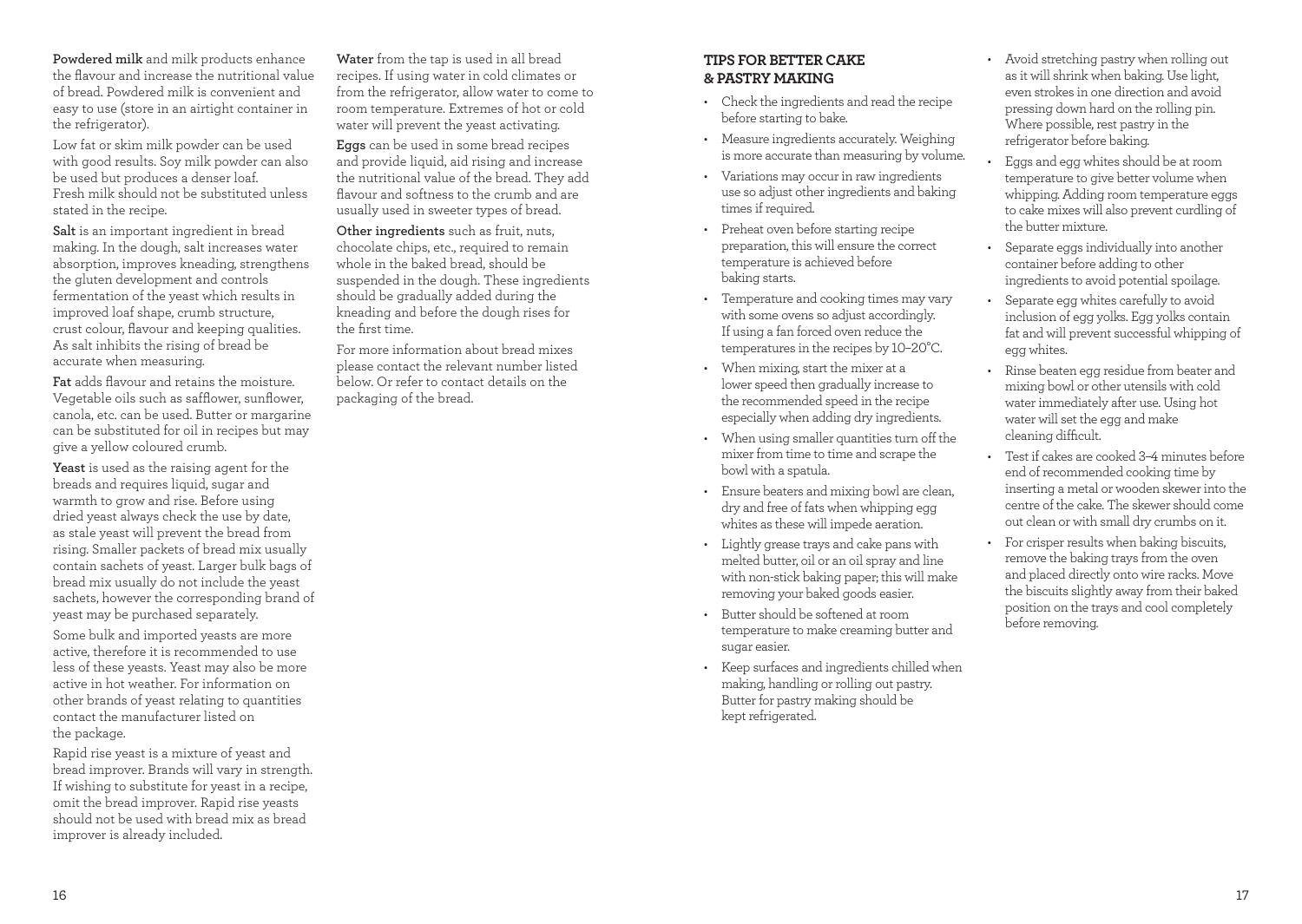#### **VITAL INGREDIENTS FOR CAKE & PASTRY MAKING**

**Flour** such as plain, self raising and wholemeal, used for cake and pastry making should be lower in protein (gluten) than flour used for bread making.

**Plain flour** has a lower protein (gluten) content than bread flour, and gives baked products, such as cakes, muffins, pastries, scones and pancakes, a softer texture.

**Self-raising flour** is a blend of plain flour and raising agents such as baking powder. Self raising flour can be used in recipes to replace plain flour and baking powder. To make 1 cup self-raising flour sift together 1 cup plain flour and 2 teaspoons baking powder.

**Wholemeal flour** contains more parts of the whole wheat grain – flour, bran and wheat germ – and can be used in muffins, breads and pie cases but will have a denser texture.

**Cornflour** is traditionally made from maize (corn) and is used in some baked products to give a finer texture and can also be used as a starch to thicken sauces and desserts. Wheaten cornflour is recommended when making sponge cakes.

**Rice flour** is derived from rice and is used to give a finer texture in baked products such as shortbread biscuits.

**Baking powder** is a mixture of cream of tartar and bicarbonate of soda and is used as a raising agent in baking.

**Bicarbonate of soda,** also known as baking soda, is an ingredient in baking powder and can be used as an additional raising agent or to darken some baked products.

**Butter** will give particular flavour and soft texture to baked products. Margarine can replace butter to give a similar result. Oil can be used in some baking to replace butter but will give texture and flavour differences. If using oil, use a light flavoured oil like vegetable, sunflower or grapeseed oil. Using stronger flavoured oils, like nut and olive oils, will affect the flavour of the cake.

**Eggs** should be at room temperature to give better volume when making cakes and sponges.

**Milk** should be full cream unless specified. Light, low fat or skim milk can be used but will give texture and flavour differences.

**Sugar** (white crystal sugar) is used to give flavour, texture and colour to baked products.

Caster sugar is often used in baking as it is easier to dissolve when creaming butter and sugar.

Brown sugar is also easy to dissolve and can be used to give a different flavour and texture.

The large crystals of raw sugar are slower to dissolve and can be suitable for baked products such as muffins.

#### **MEASURING & WEIGHING**

The accuracy of measurements can affect the critical balance of the recipe. Use accurate and appropriate measuring equipment to ensure the best results.

Do not use tableware, or common cups or spoons when measuring ingredients.

#### **Dry measuring cups & spoons**

For dry ingredients, use nested plastic or metal dry measuring cups and spoons. Do not use tableware cups or spoons.

It is important to spoon or scoop the dry ingredients loosely into the cup. Do not tap the cup or pack the ingredients into the cup unless otherwise directed (eg. packed brown sugar). The extra amount gained from packing or tapping down ingredients can affect the critical balance of the recipe. Level the top of the cup by sweeping the excess with the back of a knife.

When using measuring spoons for either liquid or dry ingredients such as yeast, sugar, salt, dry milk or honey, measurements should be level, not heaped.

#### **Liquid measuring cups**

For liquid ingredients, use transparent plastic or glass liquid measuring cups with the measurements marked clearly on the side. Do not use non-transparent plastic or metal measuring cups unless they have measurement markings on the side.

Measuring cup must be on a flat and horizontal surface. For accuracy, bend to view the liquid level at eye level. An inaccurate measurement can affect the critical balance of the recipe.

#### **Units of measurement**

Some units of measurement are different in different countries. Please consider the guide below if using recipes, or equipment, from international sources.

#### Cups

- 250ml for Australia & New Zealand
- $\cdot$  237ml for USA

#### Tablespoons

- 20ml for Australia
- 15ml for New Zealand, UK and USA

#### Teaspoons

• 5ml for all regions.

| <b>ELECTRIC</b> |     |                      | <b>GAS MARK</b> |
|-----------------|-----|----------------------|-----------------|
| °F              | °C  | $\mathrm{^{\circ}F}$ |                 |
| 250             | 120 | 250                  | 1               |
| 300             | 150 | 300                  | 2               |
| 325             | 160 | 325                  | 3               |
| 350             | 180 | 350                  | 4               |
| 400             | 190 | 375                  | 5               |
| 425             | 200 | 400                  | 6               |
| 450             | 230 | 450                  | 7               |
|                 |     |                      | GAS             |

Turn temperature down by 15—20°C if using fan assisted.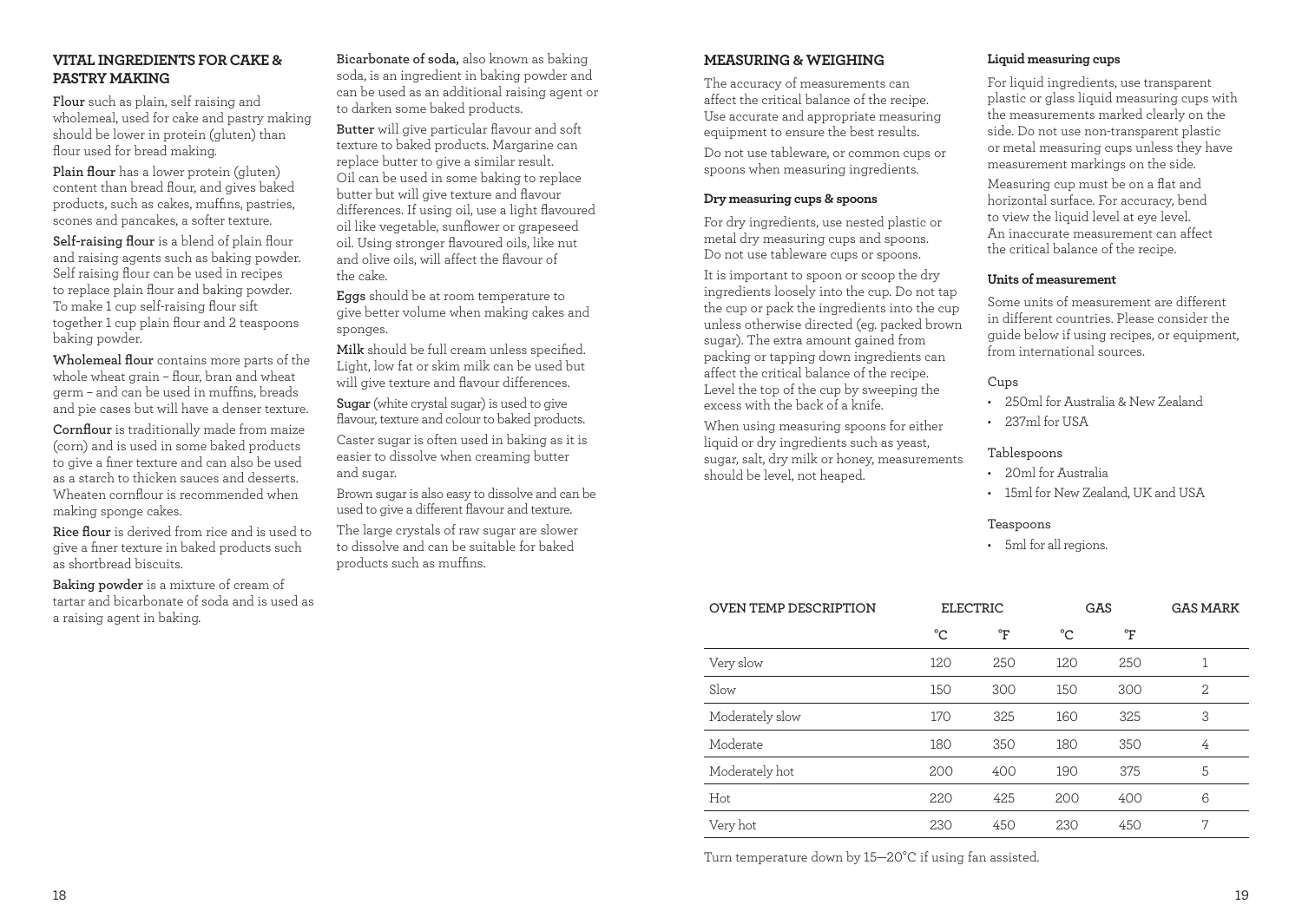

#### **Motor head and mixer base**

Do not wash or immerse the mixer motor head or mixer base in water. Do not allow water or other liquids to enter the gear system, as this may result in damage.

Wipe clean with a soft, damp cloth then dry thoroughly. Wipe any excess food particles from the power cord.

#### **Cleaning agents**

Do not use abrasive scouring pads or cleaners on the mixing bowl, flat beater, dough hook or whisk, as they may scratch the surface. Use only warm soapy water with a soft cloth.

Also do not soak attachments for extended periods of time, for example several hours or overnight, as this may damage the finish.

#### **Bowl and attachments**

Wash the bowl and attachments (beater, scraper beater, whisk and dough hook) with warm soapy water and a soft cloth or a soft bristled brush. Rinse and dry thoroughly. Avoid abrasive scouring pads or cleaners, as they may damage the surfaces.

#### **Dishwasher**

Stainless Bowl, Beater, Scraper Beater & Dough Hook can be washed in the dishwasher on a standard wash cycle. Place Scraper beater on the top shelf only. Sage recommends hand washing only of the Glass Bowl and Whisk.

#### **Storage**

Store your mixer on the kitchen bench, or upright in an accessible cupboard.

Always ensure the speed control dial is in the OFF position, the mixer is off at the wall, and the power cord is unplugged.

Store the mixing bowl locked into the bowl recess.

Place the attachments inside the mixing bowl and lower the mixer head into the horizontal (closed) position. Do not take off the motor head for

any purpose.



#### **Motor head safety cut-off**

The mixer is equipped with a motor head safety cut-off. If the mixer head is lifted up at any time while the mixer motor is switched on, the safety cut-off will automatically switch the motor off and set the mixer into standby mode.

To restart the motor within 5 minutes, lower the mixer head into the hotizontal (closed) position, and turn the dial away then back to the required speed setting. This will resume mixing and the timer will resume counting.

To restart the motor after 5 minutes or more, lower the mixer head and turn the dial to OFF then back to the required speed. The timer will start from 0.

To turn the mixer off (instead of restarting), turn the dial to OFF, and unplug from the wall.

**Electronic protection cut-off (current overload)**



The mixer is equipped with an electric protection cut-off and will automatically stop operating if the motor is stalled or overloaded. This is normally due to excessive quantity in the mixing bowl.

Should the mixer go into this mode, the LED indicator band will flash and the error message "E1" will flash on the LCD screen and the buzzer will beep 3 times.

If this error occurs, turn the speed control dial to the OFF position, switch the appliance off at the power outlet and unplug the cord. Remove some of the ingredients in the mixing bowl and then restart the mixer.

#### **Thermo protection cut-off (temperature overload)**



The mixer is equipped with a self-resetting safety device which safeguards against overheating the motor with excessive loads. If overheating occurs, the mixer will automatically activate the overheating protection device and the motor will switch itself off. If this error occurs, turn the speed control dial to the 'OFF' position, switch the appliance off at the power outlet and unplug the cord. Wait at least 15 minutes before restarting the mixer.

Should the mixer go into this mode, the LED indicator band will flash and the error message "E2" will flash on the LCD screen and the buzzer will "beep" 3 times.

If this error occurs, turn the speed control dial to the 'OFF' position, switch the appliance off at the power outlet and unplug the cord. Wait at least 15 minutes before restarting the mixer.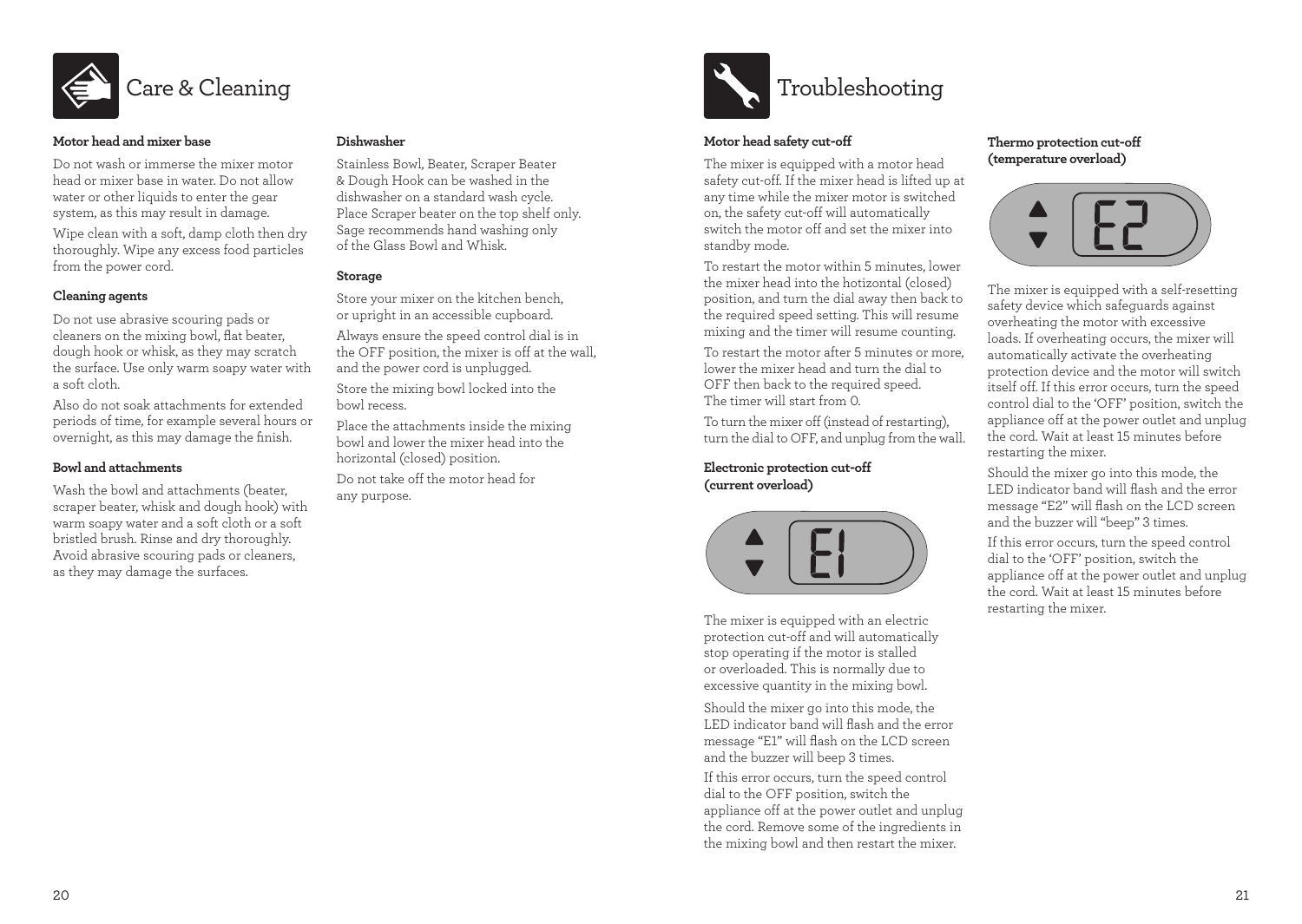| <b>PROBLEM</b>                                                             | <b>EASY SOLUTION</b>                                                                                                                                                                                                                                                                                                                                                                                                                                                                                                                                                                                                                  |  |  |
|----------------------------------------------------------------------------|---------------------------------------------------------------------------------------------------------------------------------------------------------------------------------------------------------------------------------------------------------------------------------------------------------------------------------------------------------------------------------------------------------------------------------------------------------------------------------------------------------------------------------------------------------------------------------------------------------------------------------------|--|--|
| Machine will<br>not work when                                              | • Always ensure the speed control dial is in the OFF position<br>before start.                                                                                                                                                                                                                                                                                                                                                                                                                                                                                                                                                        |  |  |
| switched ON                                                                | • The temperature overload protection (thermo cut-off) device has not been<br>activated automatically, allow more time for the motor to cool down.                                                                                                                                                                                                                                                                                                                                                                                                                                                                                    |  |  |
| Cannot set the<br>time on the<br>count-down timer                          | • Always ensure the speed control dial is in the OFF position before trying to<br>set the count-down time.                                                                                                                                                                                                                                                                                                                                                                                                                                                                                                                            |  |  |
| Mixer suddenly<br>switches off during<br>mixing                            | • The mixer has been stressed by overloading or stalling. The mixer will<br>automatically activate the overload protection button and the unit will<br>switch itself off. If this happens, switch the mixer off at the outlet and<br>unplug it for at least 15 minutes. The overload protection device will<br>reset, and the mixer will be ready to use again when it powers back into<br>standby mode.                                                                                                                                                                                                                              |  |  |
| "E1" error message<br>is flashing on the<br>count-up/down<br>timer display | • The mixer will automatically stop operating if the motor is stalled.<br>If this occurs, the 'E1' error message will flash on the count-up/down timer<br>display. This is an electronic safety feature. This is normally a result of too<br>much ingredients being processed at one time. Try removing some of the<br>ingredients from the bowl. To continue mixing, turn the speed control dial<br>to the off position and unplug the mixer from the power outlet. Then plug<br>the mixer into the power outlet and use as normal.                                                                                                  |  |  |
| "E2" error message<br>is flashing on the<br>count-up/down<br>timer display | This may indicate that the motor has been stressed by overheating with<br>excessive load. The mixer is fitted with a self-resetting safety device which<br>safeguards against overheating on the motor with excessive loads.<br>If overheating occurs, the mixer will automatically activate the overheating<br>protection device and the motor will switch itself off. When the overheating<br>protection is activated, unplug the mixer from the power outlet for at least<br>15 minutes to allow the unit to cool. Turn the speed control dial to the OFF<br>position then plug the mixer into the power outlet and use as normal. |  |  |
| Noise is heard<br>when scraper beater<br>is mixing                         | • When ingredients are in the mixing bowl, the scraper beater may make<br>a slight noise as it scrapes the sides and bottom of the bowl. This is normal<br>and should not cause concern. Do not turn the mixer on with the scraper<br>beater in place if the mixing bowl is empty. This will cause the scraper<br>beater to make a loud noise as it scrapes the bowl.                                                                                                                                                                                                                                                                 |  |  |